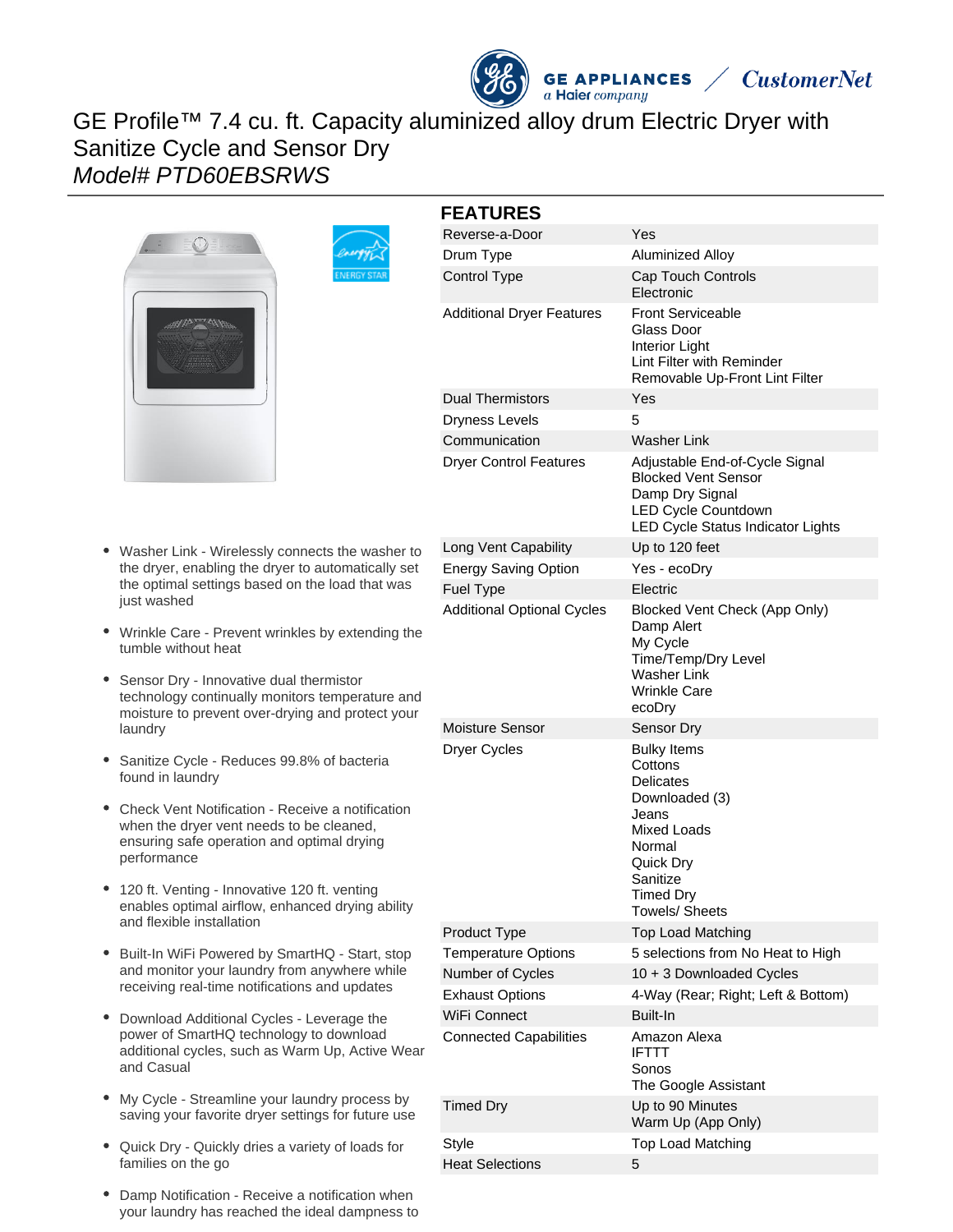remove from the dryer, so you get wrinkle-free results

- Eco Dry This dryer uses less energy and still offers reliable performance, giving you the same high-quality results
- ENERGY STAR® qualified Meets or exceeds federal guidelines for energy efficiency for yearround energy and money savings

Have more questions? Please contact 1-800-626-2000